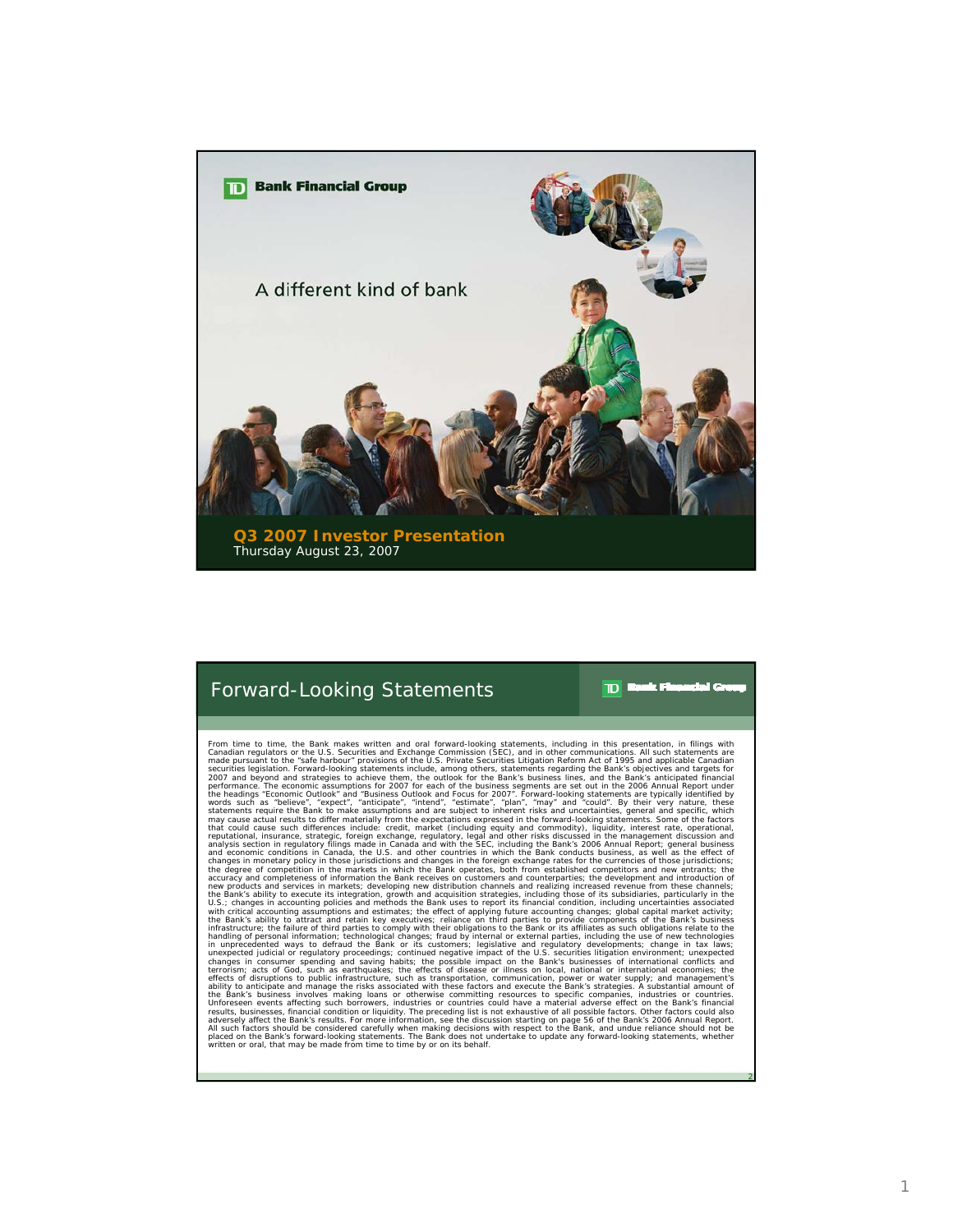

|                | Q3 2007 Highlights                                                                                                                                                                                                                                                                                                                                                                                                                                                                                                                                                                                                                                                                                                                                                                                                                                                                                                                                                   |                                                                                               |                                                                        |                                                                                                  |                                                                                              | וסד                                                       | uk Firencial Gr |
|----------------|----------------------------------------------------------------------------------------------------------------------------------------------------------------------------------------------------------------------------------------------------------------------------------------------------------------------------------------------------------------------------------------------------------------------------------------------------------------------------------------------------------------------------------------------------------------------------------------------------------------------------------------------------------------------------------------------------------------------------------------------------------------------------------------------------------------------------------------------------------------------------------------------------------------------------------------------------------------------|-----------------------------------------------------------------------------------------------|------------------------------------------------------------------------|--------------------------------------------------------------------------------------------------|----------------------------------------------------------------------------------------------|-----------------------------------------------------------|-----------------|
|                | Net income \$MM (based on segment results, adjusted where applicable)                                                                                                                                                                                                                                                                                                                                                                                                                                                                                                                                                                                                                                                                                                                                                                                                                                                                                                |                                                                                               |                                                                        |                                                                                                  |                                                                                              |                                                           |                 |
|                | Canadian Retail <sup>1</sup><br>U.S. Retail <sup>2</sup><br>Wholesale<br>Corporate<br>Adjusted net income <sup>3</sup><br>Reported EPS (diluted)<br>Adjusted EPS (diluted)<br>Tier 1 capital<br>Tangible common equity                                                                                                                                                                                                                                                                                                                                                                                                                                                                                                                                                                                                                                                                                                                                               | Q3/06<br>$$621$ \$674<br>123<br>179<br>(37)<br>$$886$ \$<br>\$1.09<br>\$1.21<br>12.1%<br>9.1% | Q2/07<br>125<br>217<br>(21)<br>995<br>\$1.20<br>\$1.36<br>9.8%<br>7.0% | Q3/07<br>723<br>$\mathbf{s}$<br>168<br>253<br>20<br>\$1,164<br>\$1.51<br>\$1.60<br>10.2%<br>7.1% | YoY<br>16%<br>37%<br>41%<br><b>NM</b><br>31%<br>39%<br>32%<br>$-1.9\%$ 0.4%<br>$-2.0\%$ 0.1% | QoQ<br>7%<br>34%<br>17%<br><b>NM</b><br>17%<br>26%<br>18% |                 |
| 1.<br>2.<br>3. | Explained in footnote 1 on slide 7.<br>Explained in footnote 1 on slide 18.<br>The Bank's financial results prepared in accordance with GAAP are referred to as "reported" results. The Bank also utilizes non-GAAP<br>financial measures referred to as "adjusted" results (i.e., reported results excluding "items of note", net of income taxes) to assess<br>each of its businesses and measure overall Bank performance. Adjusted net income, adjusted earnings per share (EPS) and related<br>terms used in this presentation are not defined terms under GAAP and may not be comparable to similar terms used by other issuers.<br>See "How the Bank Reports" in the Q3 2007 Report To Shareholders (td.com/investor) for further explanation, a list of the items of<br>note and a reconciliation of adjusted earnings to reported basis (GAAP) results. Reported net income for Q3/06, Q2/07 and Q3/07 was<br>\$796MM, \$879MM and \$1,103MM, respectively. |                                                                                               |                                                                        |                                                                                                  |                                                                                              |                                                           | $\Delta$        |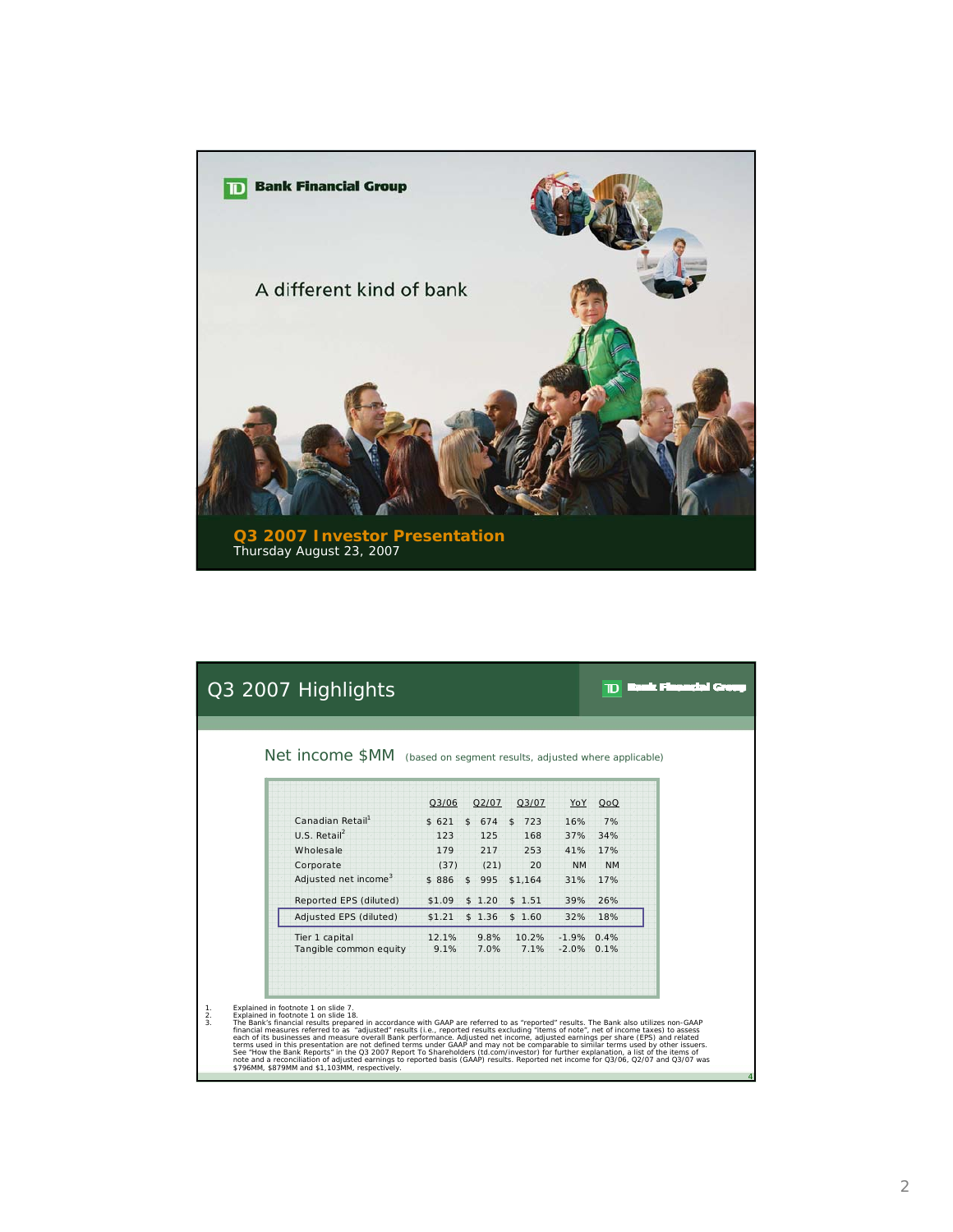|                                                                                 |                  | \$ MM             | <b>EPS</b> |
|---------------------------------------------------------------------------------|------------------|-------------------|------------|
| Reported net income and EPS                                                     |                  | \$1,103           | \$1.51     |
| I tems of note                                                                  | Pre-Tax<br>\$ MM | Post-Tax<br>\$ MM | <b>EPS</b> |
| Amortization of intangibles                                                     | \$131            | \$91              | \$0.13     |
| Change in fair value of Credit Default Swaps<br>hedging the corporate loan book | \$ (46)          | \$ (30)           | \$ (0.04)  |
| <b>Excluding above items of note</b>                                            |                  |                   | <b>EPS</b> |
| Adjusted net income and EPS                                                     |                  | \$1,164           | \$1.60     |

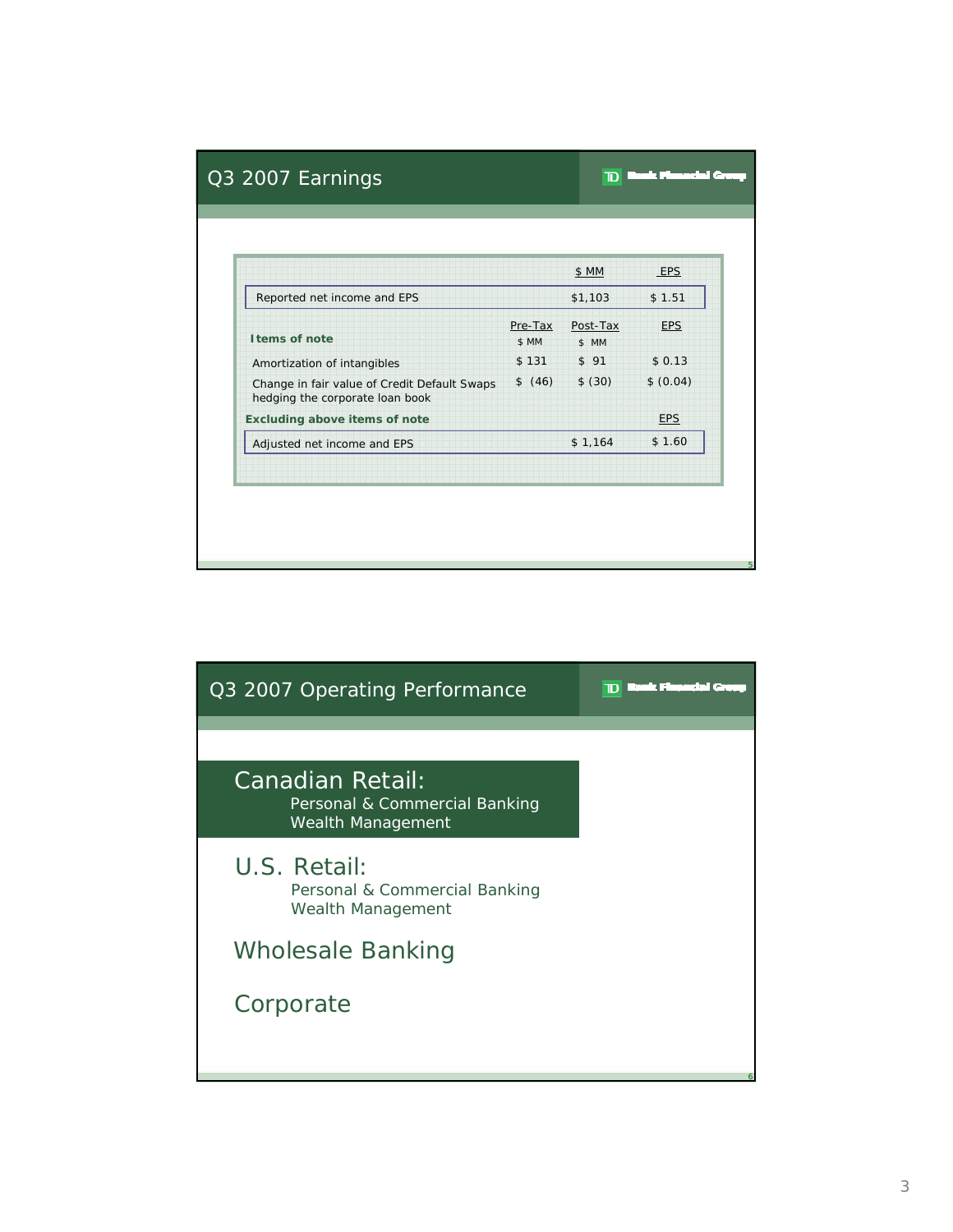| Canadian Retail <sup>1</sup>                                                                                                                                                                                                                                                                                                                                             |         | ank Finnadal Ga<br>$\mathbf{D}$ |                      |                 |     |  |
|--------------------------------------------------------------------------------------------------------------------------------------------------------------------------------------------------------------------------------------------------------------------------------------------------------------------------------------------------------------------------|---------|---------------------------------|----------------------|-----------------|-----|--|
| P&L \$MM                                                                                                                                                                                                                                                                                                                                                                 |         |                                 |                      |                 |     |  |
|                                                                                                                                                                                                                                                                                                                                                                          | Q3/06   | Q2/07                           | Q3/07                | YoY             | QoQ |  |
| Revenue                                                                                                                                                                                                                                                                                                                                                                  | \$2,421 | \$2,580                         | \$2,688              | 11%             | 4%  |  |
| PCL                                                                                                                                                                                                                                                                                                                                                                      | 104     | 143                             | 151                  | 45%             | 6%  |  |
| Expenses                                                                                                                                                                                                                                                                                                                                                                 | 1,383   | 1,426                           | 1,445                | 4%              | 1%  |  |
| Net Income                                                                                                                                                                                                                                                                                                                                                               | \$621   | \$674                           | 723<br>$\mathsf{\$}$ | 16%             | 7%  |  |
| Efficiency ratio                                                                                                                                                                                                                                                                                                                                                         | 57.1%   | 55.3%                           | 53.8%                | $-3.4\% -1.5\%$ |     |  |
|                                                                                                                                                                                                                                                                                                                                                                          |         |                                 |                      |                 |     |  |
|                                                                                                                                                                                                                                                                                                                                                                          |         |                                 |                      |                 |     |  |
|                                                                                                                                                                                                                                                                                                                                                                          |         |                                 |                      |                 |     |  |
| "Canadian Retail" results in this presentation consist of Canadian Personal and Commercial Banking business segment results<br>included in the Bank's reports to shareholders for the relevant periods and Canadian Wealth Management results, a subset of the<br>Wealth Management business segment results of the Bank, as explained on slide 14 of this presentation. |         |                                 |                      |                 |     |  |

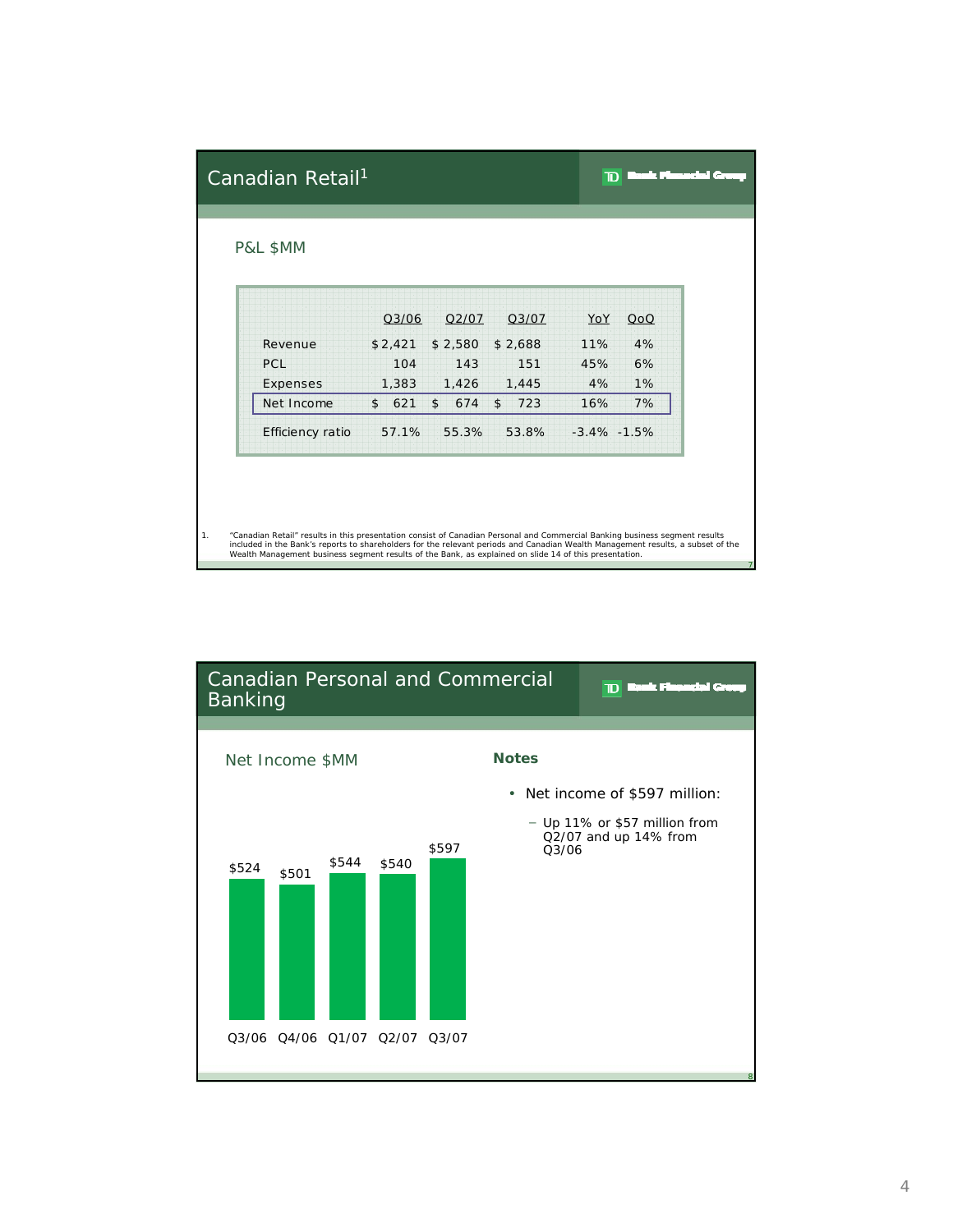

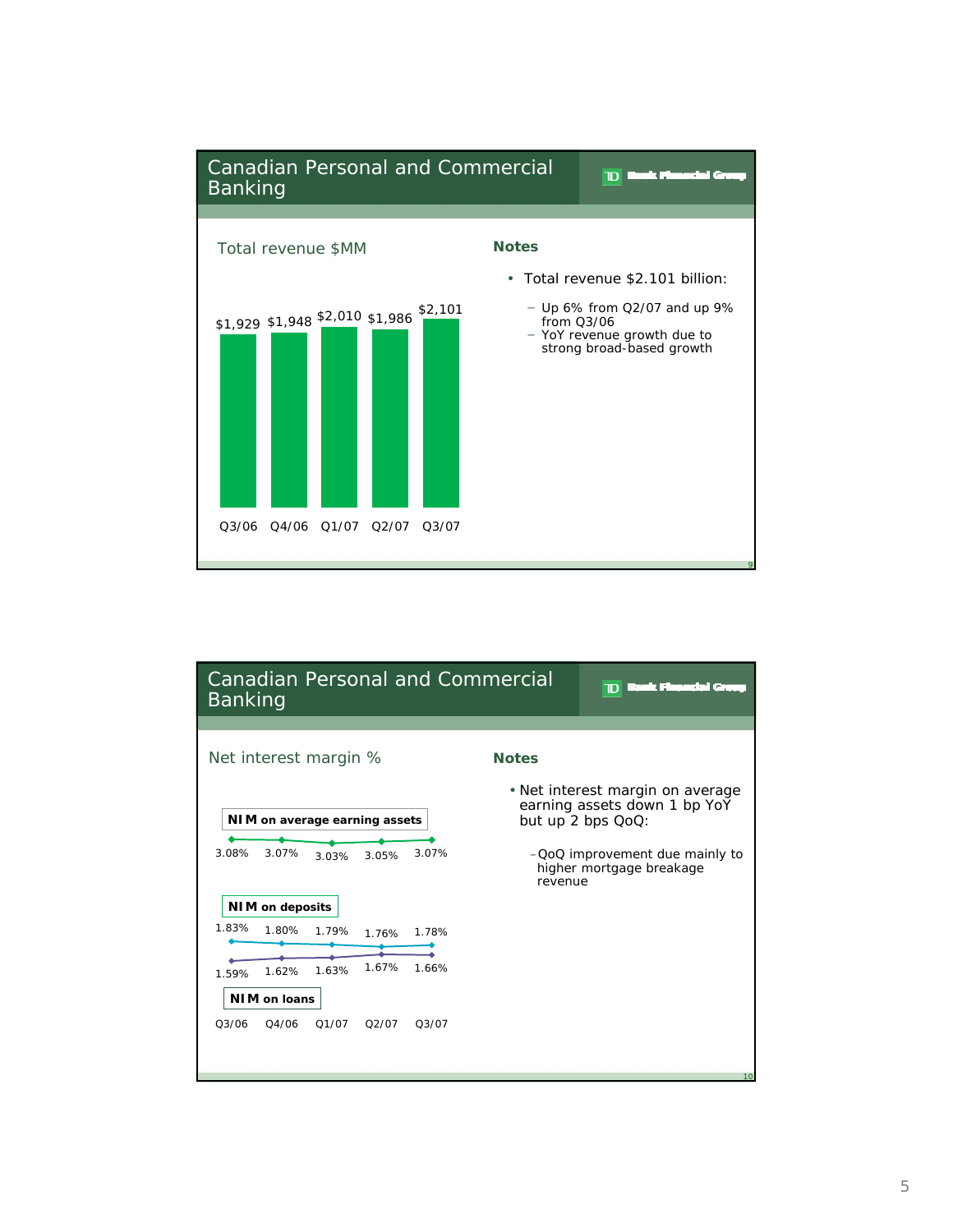

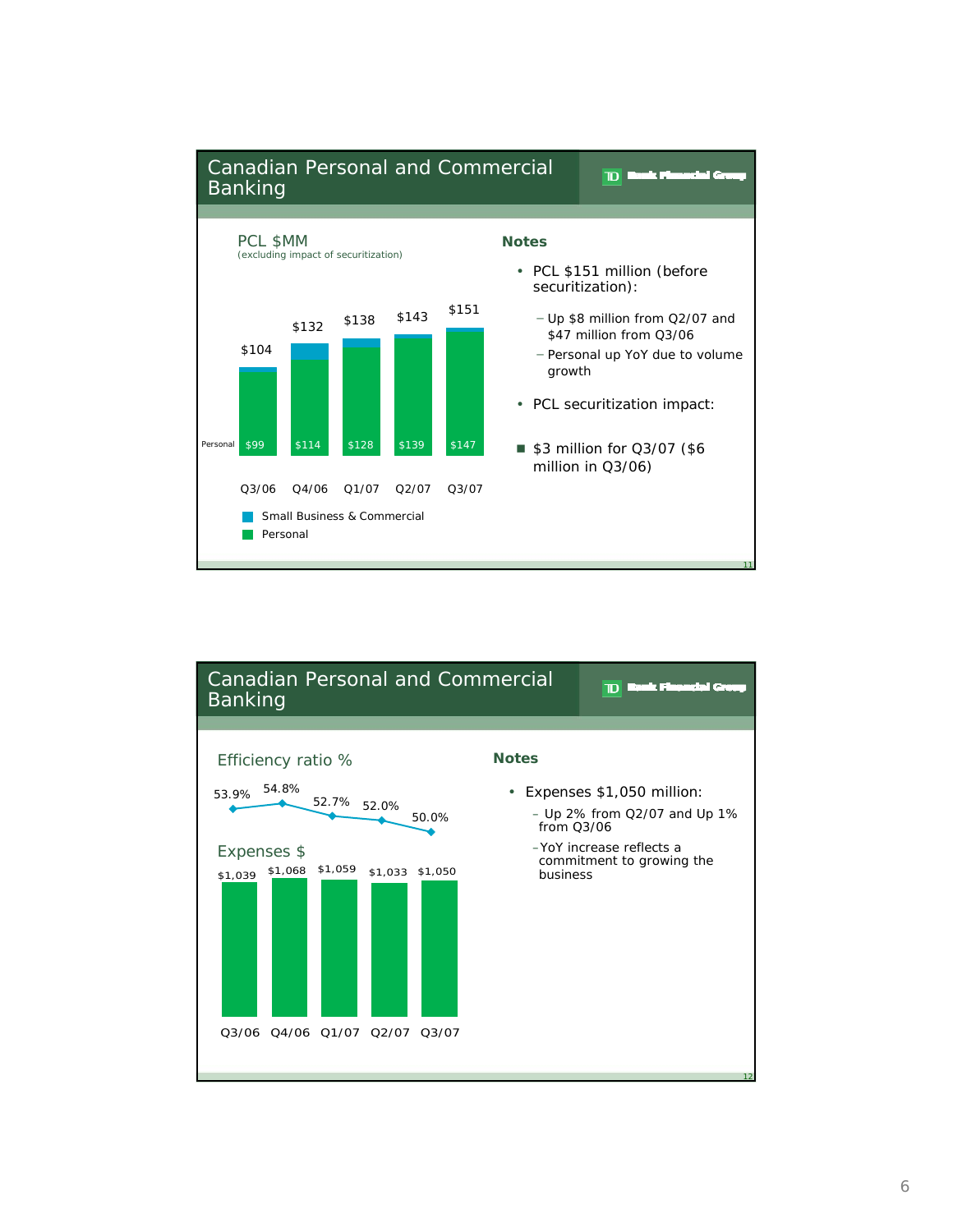

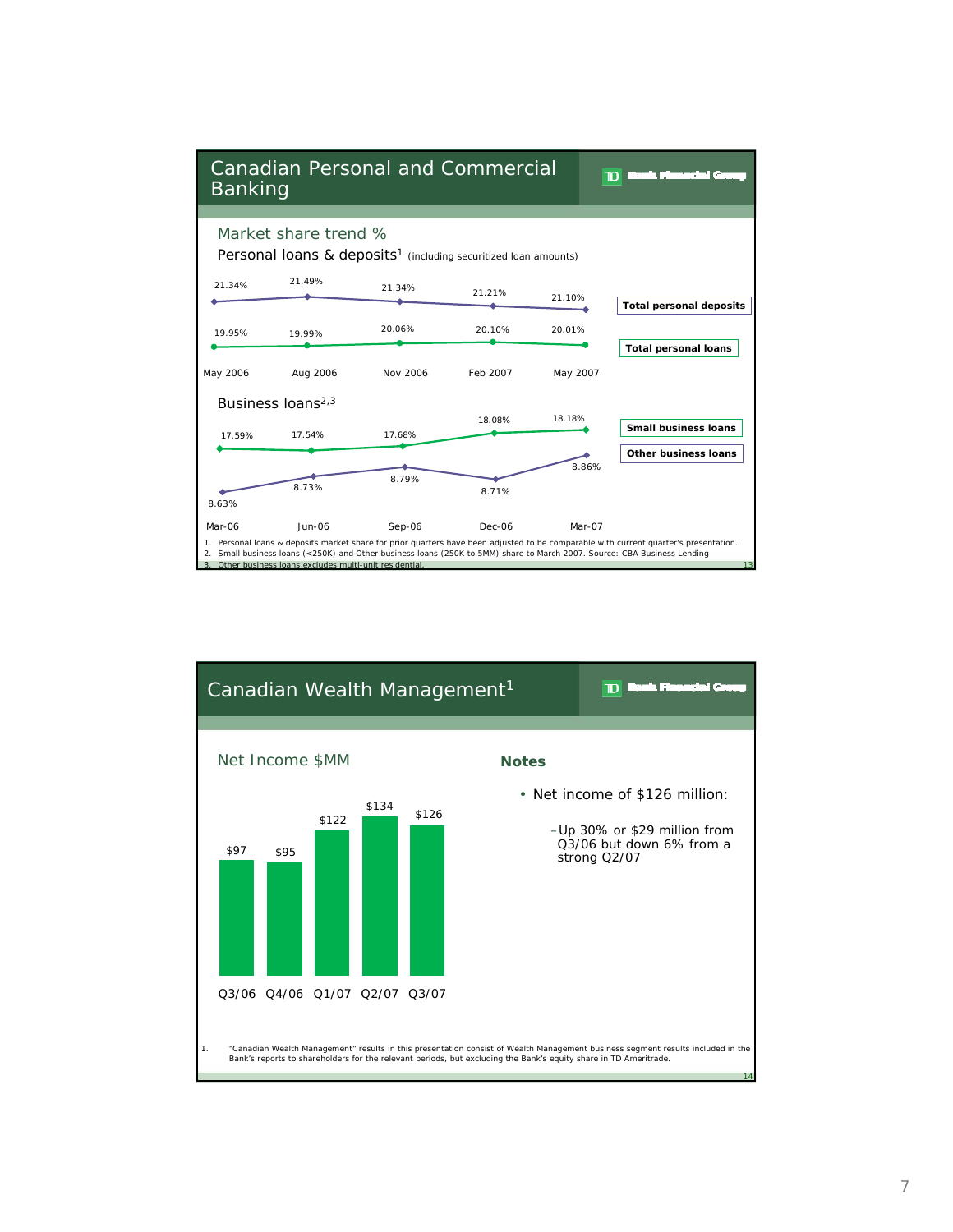

|                 |                                     | Canadian Wealth Management       |        | $\mathbf{D}$ | Firencial Cal   |
|-----------------|-------------------------------------|----------------------------------|--------|--------------|-----------------|
| Long-term funds |                                     | Mutual Fund Market share trend % |        |              |                 |
| 21.18%          | 21.30%                              | 21.34%                           | 21.38% | 21 15%       | <b>Banks</b>    |
| 6.73%           | 6.75%                               | 6.76%                            | 6.84%  | 6.82%        | <b>Industry</b> |
| Q3/06           | 04/06                               | 01/07                            | O2/07  | 03/07        |                 |
| 26.68%          | <b>Money market funds</b><br>26.39% | 27.21%                           | 27.67% | 28.20%       | <b>Banks</b>    |
| 20.21%          | 20.30%                              | 20.35%                           | 20.75% | 20.95%       | Industry        |
| Q3/06           | Q4/06                               | Q1/07                            | Q2/07  | Q3/07        | 16              |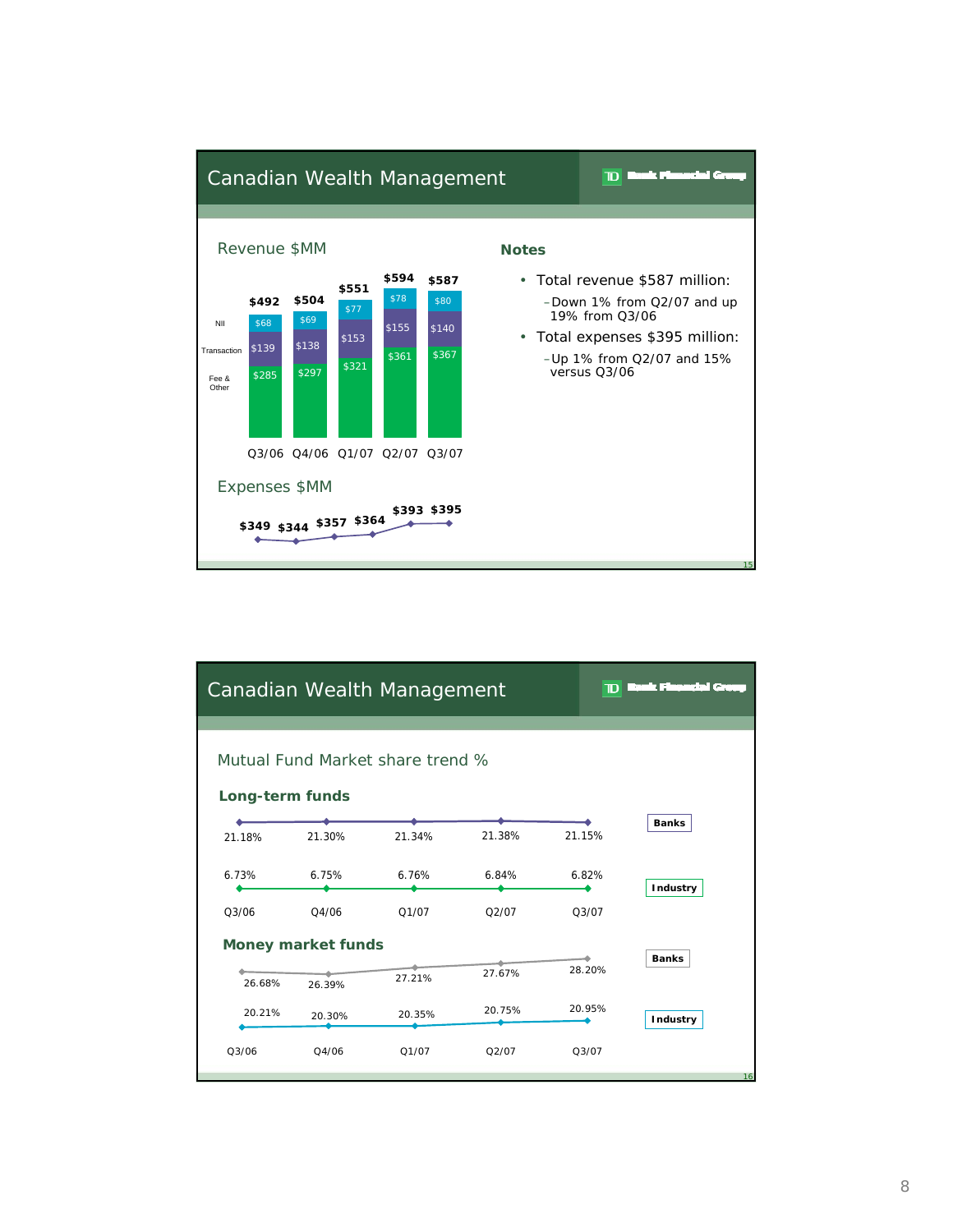

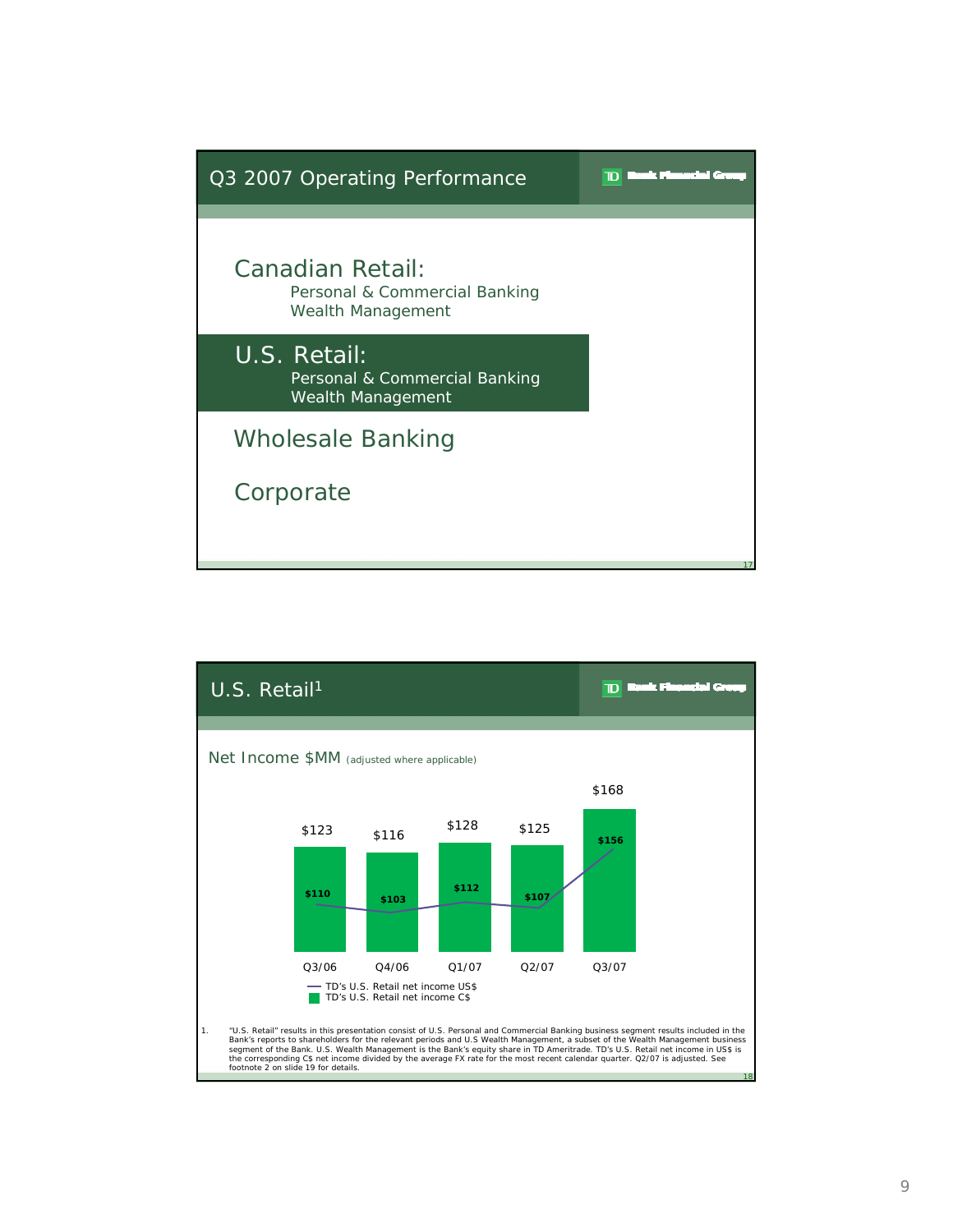

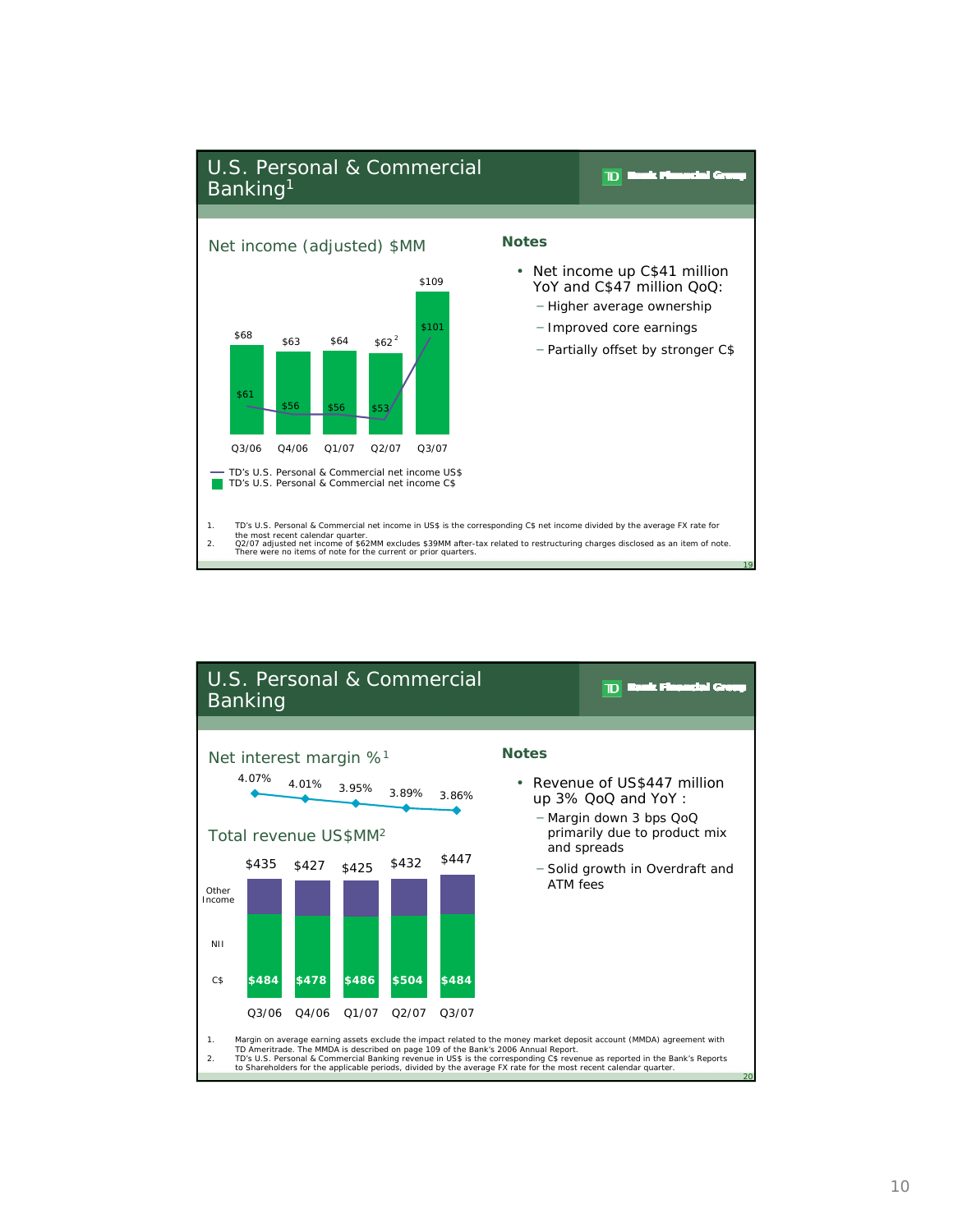

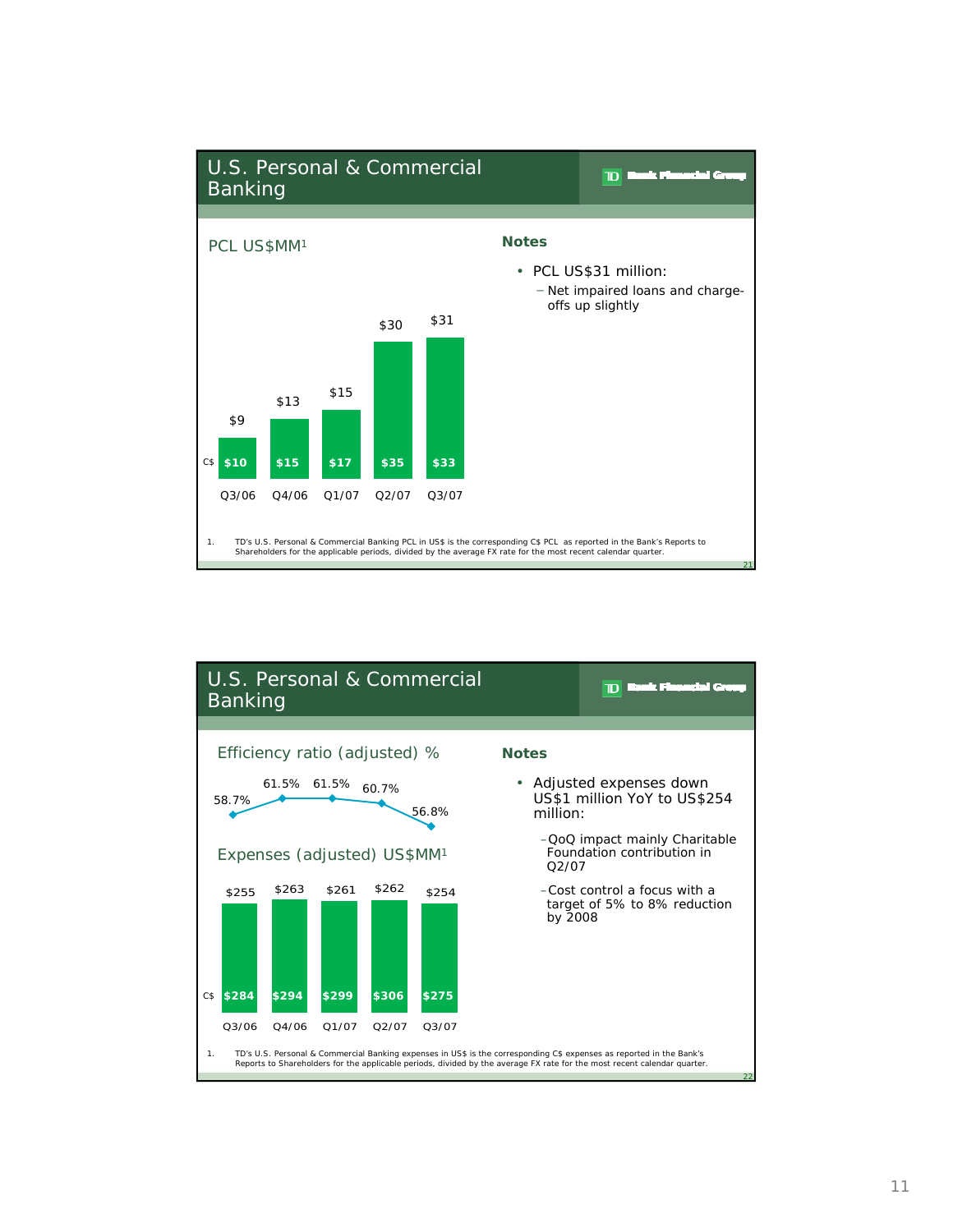

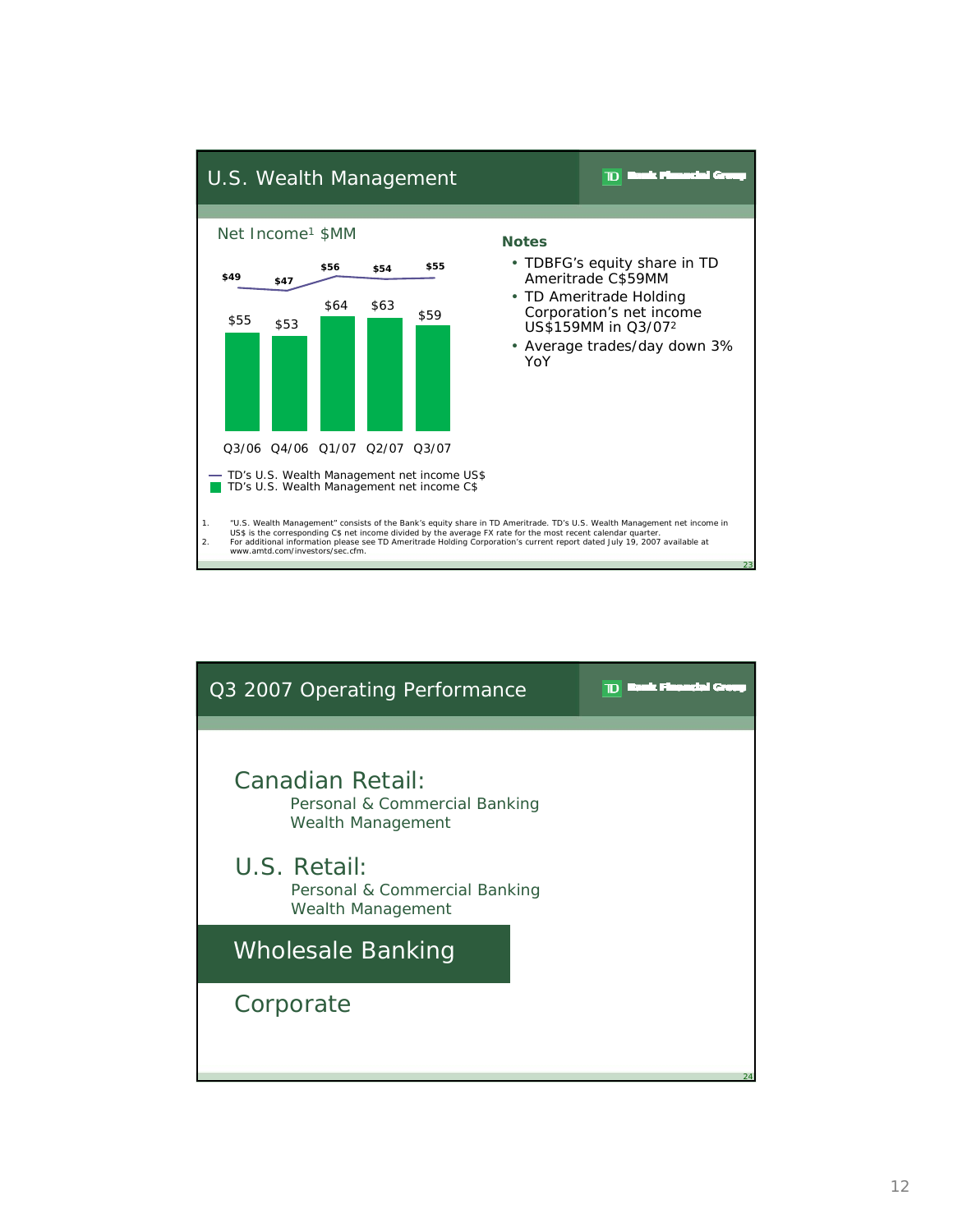

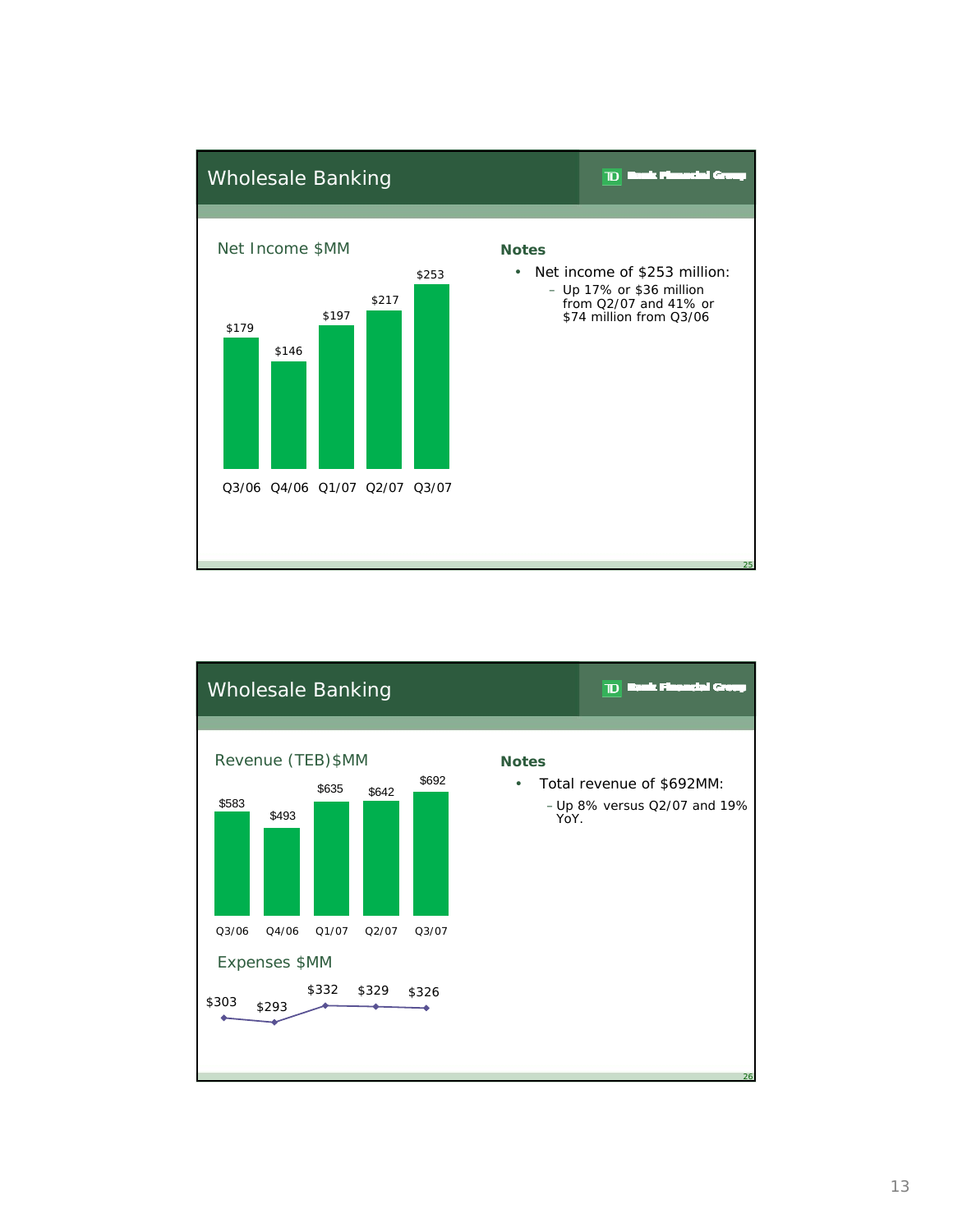| Wholesale Banking                                                | an di second de                                                             |
|------------------------------------------------------------------|-----------------------------------------------------------------------------|
|                                                                  |                                                                             |
| U.S. sub-prime mortgages                                         | <b>None</b>                                                                 |
| U.S. sub-prime exposure via<br>CDO's                             | <b>None</b>                                                                 |
| <b>Third party Asset-backed</b><br>Commercial Paper <sup>1</sup> | No exposure - TDBFG, TD Asset<br>Management Inc., TD Mutual<br><b>Funds</b> |
| <b>Corporate Loan Book</b>                                       | Nominal LBO exposure<br>No covenant "lite" exposure                         |
| <b>Hedge Funds</b>                                               | No direct lending exposure<br>Nominal trading exposure                      |
| <b>Prime Brokerage</b>                                           | Collateralized based on retail (IDA)<br>margin standards                    |

1. As issued by the specific trusts named in the August 16, 2007 press release by a group of financial institutions referencing a<br>solution to the liquidity problem affecting third party structured finance asset-backed comm



27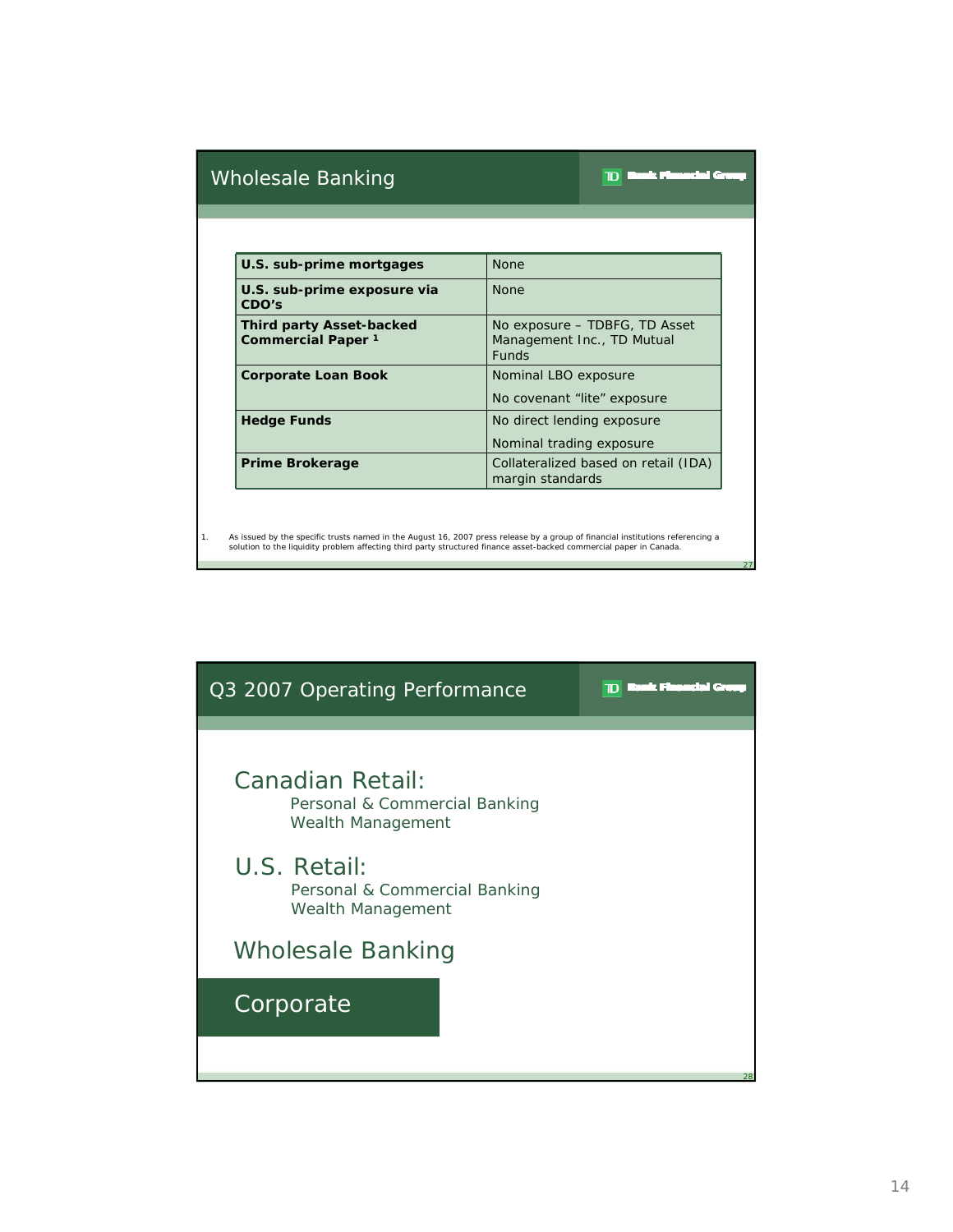